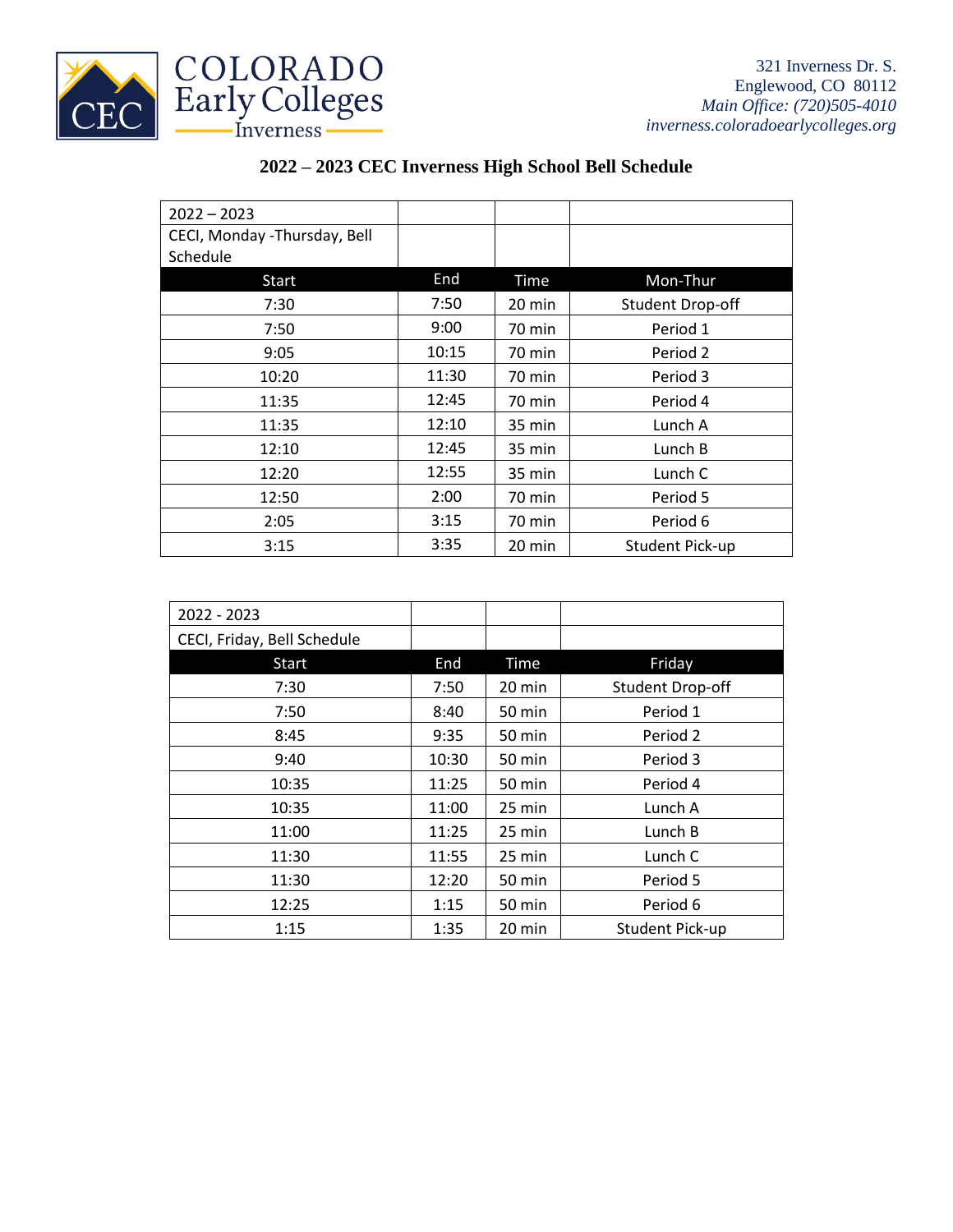

## **2022 – 2023 CEC Inverness High School 2-Hour Delay Bell Schedule**

| 2022 - 2023                           |       |        |                         |
|---------------------------------------|-------|--------|-------------------------|
| CECI, Monday - Thursday, 2-Hour Delay |       |        |                         |
| Schedule                              |       |        |                         |
| Start                                 | End   | Time   | Mon-Thur                |
| 9:30                                  | 9:50  | 20 min | <b>Student Drop-off</b> |
| 9:50                                  | 10:40 | 50 min | Period 1                |
| 10:45                                 | 11:35 | 50 min | Period 2                |
| 11:40                                 | 12:30 | 50 min | Period 3                |
| 12:35                                 | 1:25  | 50 min | Period 4                |
| 12:35                                 | 1:00  | 25 min | Lunch A                 |
| 1:00                                  | 1:25  | 25 min | Lunch B                 |
| 1:30                                  | 1:55  | 25 min | Lunch C                 |
| 1:30                                  | 2:20  | 50 min | Period 5                |
| 2:25                                  | 3:15  | 50 min | Period 6                |
| 3:15                                  | 3:35  | 20 min | <b>Student Pick-up</b>  |

| 2022 - 2023                |       |                  |                        |
|----------------------------|-------|------------------|------------------------|
| CECI, Friday, 2-Hour Delay |       |                  |                        |
| Schedule                   |       |                  |                        |
| <b>Start</b>               | End   | <b>Time</b>      | Friday                 |
| 9:30                       | 9:50  | 20 min           | Student Drop-off       |
| 9:50                       | 10:20 | 30 min           | Period 1               |
| 10:25                      | 10:55 | 30 min           | Period 2               |
| 11:00                      | 11:30 | 30 min           | Period 3               |
| 11:35                      | 12:05 | 30 min           | Period 4               |
| 11:35                      | 11:50 | 15 min           | Lunch A                |
| 11:50                      | 12:05 | $15 \text{ min}$ | Lunch B                |
| 12:10                      | 12:25 | $15 \text{ min}$ | Lunch C                |
| 12:10                      | 12:40 | 30 min           | Period 5               |
| 12:45                      | 1:15  | 30 min           | Period 6               |
| 1:15                       | 1:35  | 20 min           | <b>Student Pick-up</b> |